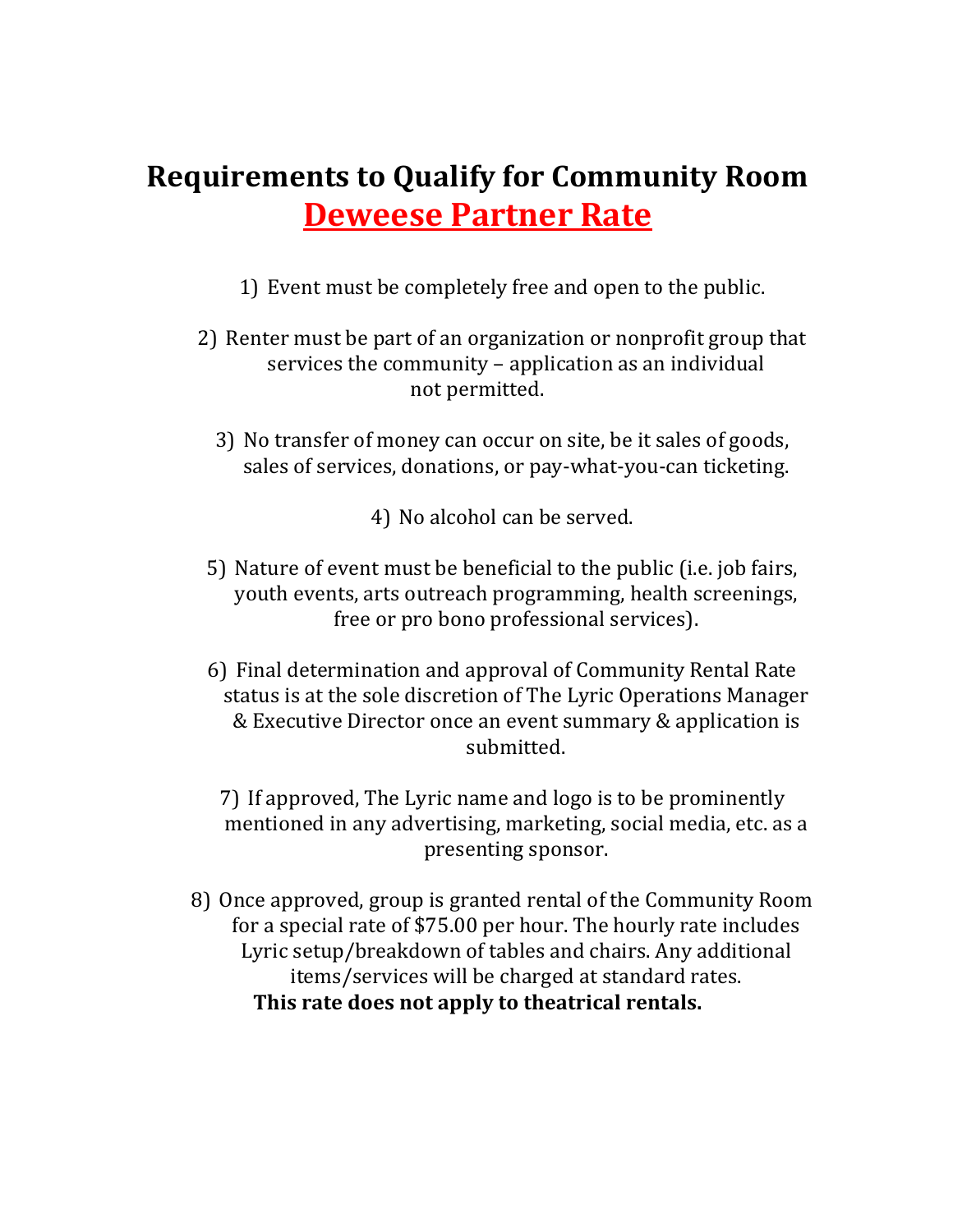## **Deweese Street Partner Rate Application**

| Phone: $(\_\_) \_\_\_$                                    |  |
|-----------------------------------------------------------|--|
| Check if yes and provide nonprofit ID or FEIN             |  |
|                                                           |  |
| *Please include time for setup, event time, and breakdown |  |
| Estimated number of guests in attendance:                 |  |

1. Please describe your theatrical presentation/performance/event below.